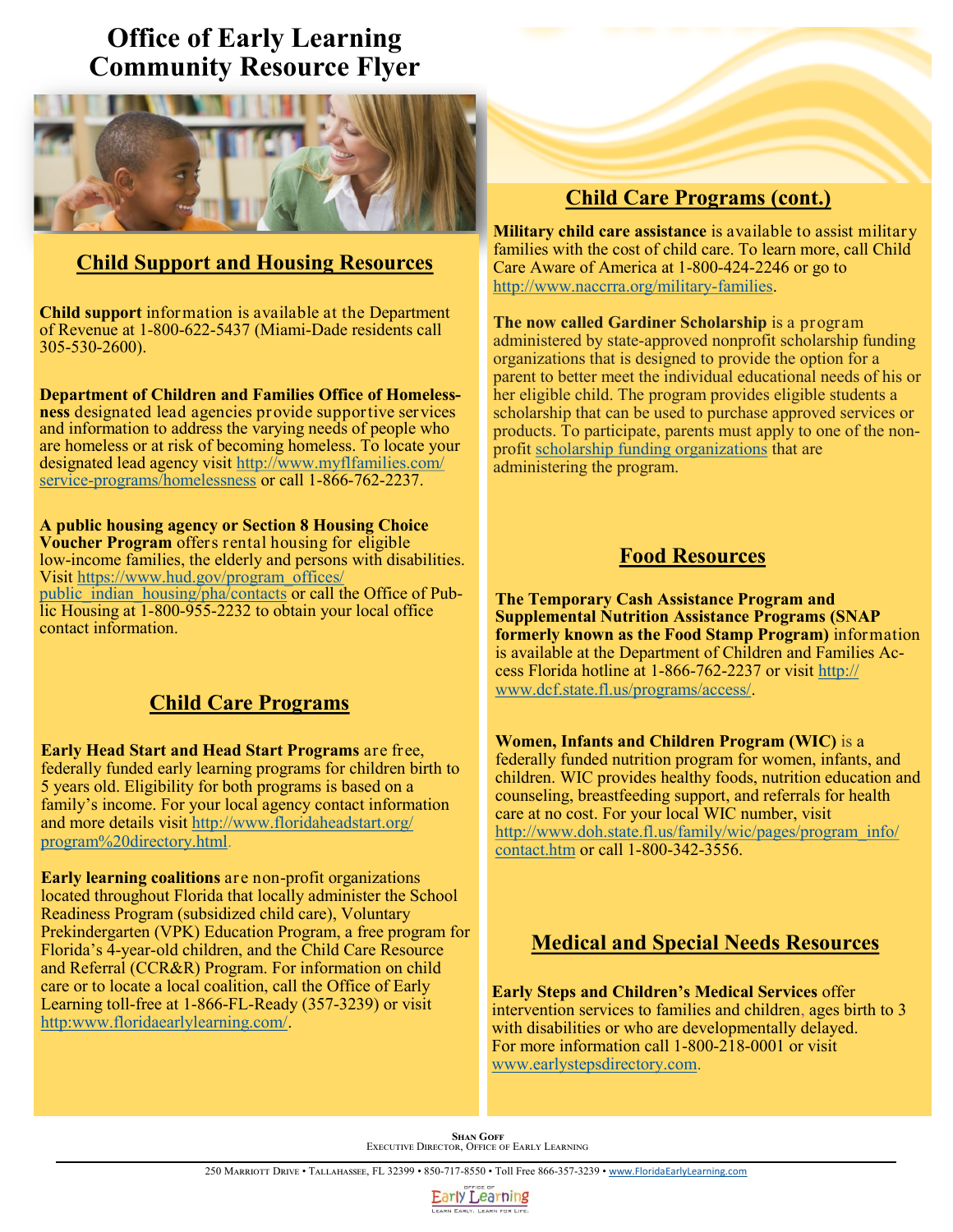### **Medical and Special Needs Resources (cont.)**

**Exceptional Student Education,** required under the federal Individuals with Disabilities Education Act, is offered for students ages 3 - 21 who have disabilities and students who are gifted. For details, visit [http://www.fldoe.org/academics/](http://www.fldoe.org/academics/exceptional-student-edu/index.stml) exceptional-student-[edu/index.stml.](http://www.fldoe.org/academics/exceptional-student-edu/index.stml) 

**Florida Diagnostic and Learning Resources System**  provides diagnostic, instructional and technology support services to district exceptional education programs and families of students with disabilities over 3 years of age. For more information call 850-245-0478 or visit [http://](http://www.fdlrs.org/) [www.fdlrs.org/.](http://www.fdlrs.org/)

**Florida KidCare** offers low-cost health insurance for children. To learn more about eligibility and program options, call 1-888-540-5437 or visit [http://www.floridakidcare.org/.](http://www.floridakidcare.org/)

**Medicaid** offers free medical coverage and benefits to children. Information is available at the DCF Access Florida hotline at 1-866-762-2237 or visit [http://www.dcf.state.fl.us/](http://www.dcf.state.fl.us/programs/access/) [programs/access/.](http://www.dcf.state.fl.us/programs/access/)

**The Social Security Administration** can offer disability, Supplemental Security Income, survivors benefits, and more call 1-800-772-1213 or visit [www.socialsecurity.gov.](http://www.socialsecurity.gov)

### **Workforce Resources**

**Employ Florida** provides access to statewide and local workforce resources, assistance in searching for jobs, and building and posting resumes. For more information, call toll-free 1-866-352-2345 or visit [https://www.employflorida.com/.](https://www.employflorida.com/)

**Reemployment assistance** is available to Florida residents or individuals working in the state of Florida and to those who are unemployed or partially unemployed. For more information call 1-800-204-2418 or visit [http://](http://floridajobs.org/job-seekers-community-services) [floridajobs.org/job](http://floridajobs.org/job-seekers-community-services)-seekers-community-services.



#### **Additional Resources**

**2-1-1** is an information and referral service for local services such as crisis intervention services, housing, support groups, counseling, financial assistance, transportation and more. Dial 2-1-1 or visit [http://www.211.org/.](http://www.211.org/)

**Domestic violence** crisis intervention and support services to victims of domestic violence and their children are provided by certified domestic violence centers throughout Florida. For the center nearest you and information about safety planning, resources and referrals as well as emotional support call the Florida (available 24/7) Domestic Violence Hotline at 1-800-500-1119 or visit [http://www.fcadv.org/centers/local](http://www.fcadv.org/centers/local-centers)[centers.](http://www.fcadv.org/centers/local-centers)



**SHAN GOFF<br>Executive Director, Office of Early Learning**